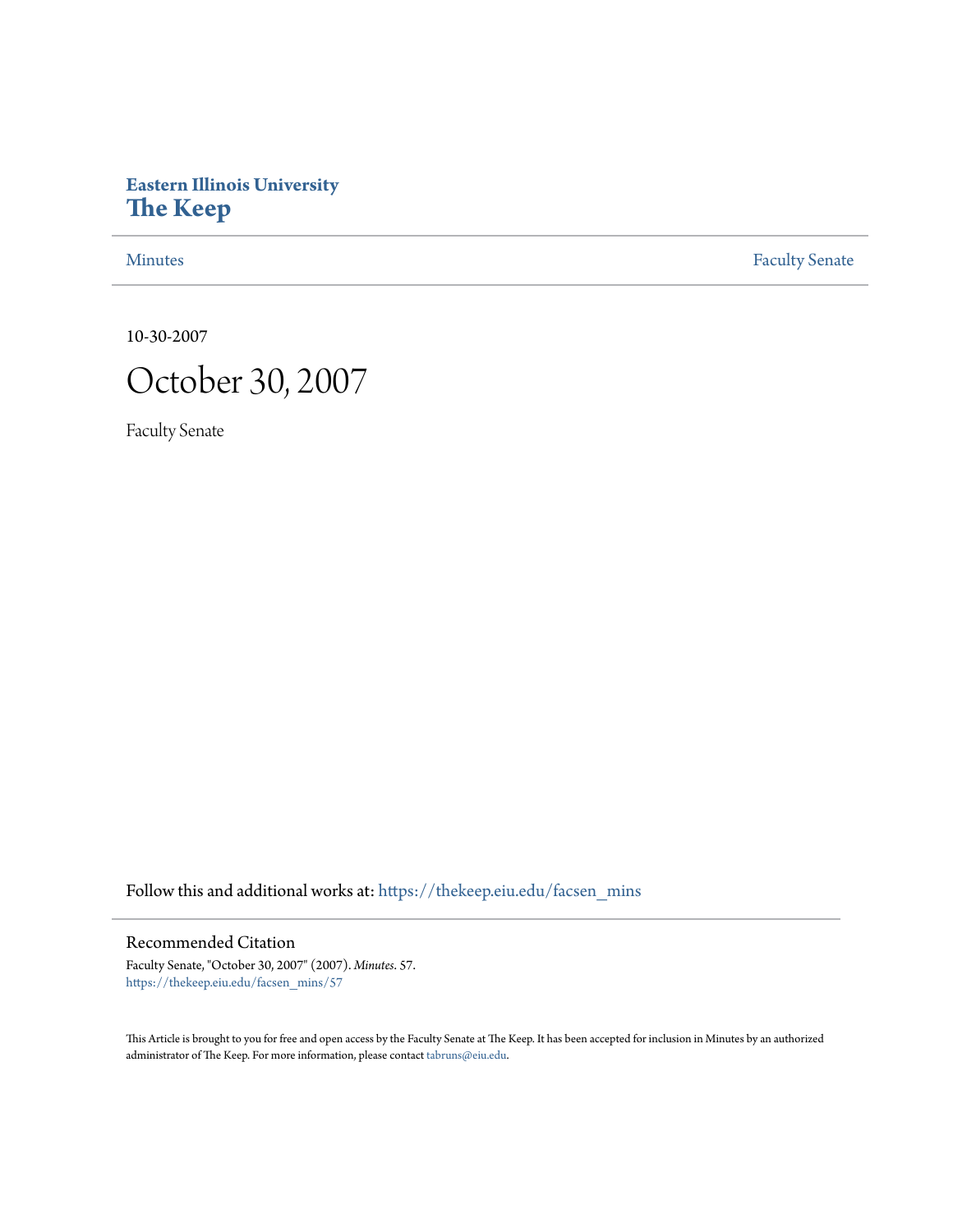## FACULTY SENATE MINUTES FOR October 30, 2007 (Vol. XXXV, No. 29)

The 2006-2007 Faculty Senate minutes and other information are available on the Web at http:// www.eiu.edu/~FacSen The Faculty Senate agenda is posted weekly on the Web, at Coleman Hall 2532, and on the third-level bulletin board in Booth Library. Note: These minutes are not a complete verbatim transcript of the Senate meeting.

**Call to Faculty:** Student Government External Relations Committee is in need of two faculty representatives. Interested faculty should contact John Pommier (ihpommier@eiu.edu or 581-6597) as soon as possible.

**Call to Faculty:** Apportionment Board Committee is in need of two faculty representatives. Apportionment Board meets Thursdays at 7 p.m. Interested faculty should contact John Pommier (*jhpommier@eiu.edu* or 581-6597) as soon as possible.

**I. Call to order by Lynne Curry at 2:00 p.m.** (Booth Library Conference Room, Room 4440) Present: A. Brownson, J. Coit, L. Curry, M. Dao, R. Fischer, B. Joyce, B. Khan, R. Marshall, R. Murray, J. Pence, J. Pommier, J. Russell, T. Sinclair, J. Snyder, J. Stimac, and D. VanGunten. Excused: J. Melanson. Guests: K. Born (Gerontology GA), S. Cuadrado (Reporter, *Daily Eastern News)*, D. Hoadley (LCBAS) and B. Lord (Provost/VPAA).

#### **II. Approval of Minutes of 18 September.**

Approval of the Minutes of 18 September (Stimac/Fischer) with no corrections – Yes: Brownson, Coit, Curry, Fischer, Joyce, Khan, Marshall, Murray, Snyder and Stimac. Abstain: Dao, Pommier, Russell, Sinclair and VanGunten.

## **III. Announcements**

- A. The Faculty Forum on Academic Freedom will be 7 p.m. Tuesday November 6 at  $7^{th}$ Street Underground.
- B. Geography week begins November 11.

## **IV. Communications**

- A. E-mail from Martha Brown, 26 October, re: CUPB Rep for LCBAS
- B. E-mail from Suzanne Enck-Wanzer, 24 October, re: Campus Responsiveness to Rape Victims/Survivors

## **V. Old Business**

A. Committee Reports

1. Executive Committee: Senator Curry stated that the committee had met with Dr. Perry and Provost Lord last week to discuss the EWP and the open forum that was held by CAA. Senator Brownson introduced an executive committee proposal to have a member of CGS and CAA hold either elected or ex-officio seats on Faculty Senate and a Faculty Senate member hold an elected or ex-officio seat on CGS and CAA as well Such a proposal requires a constitutional amendment. Curry asked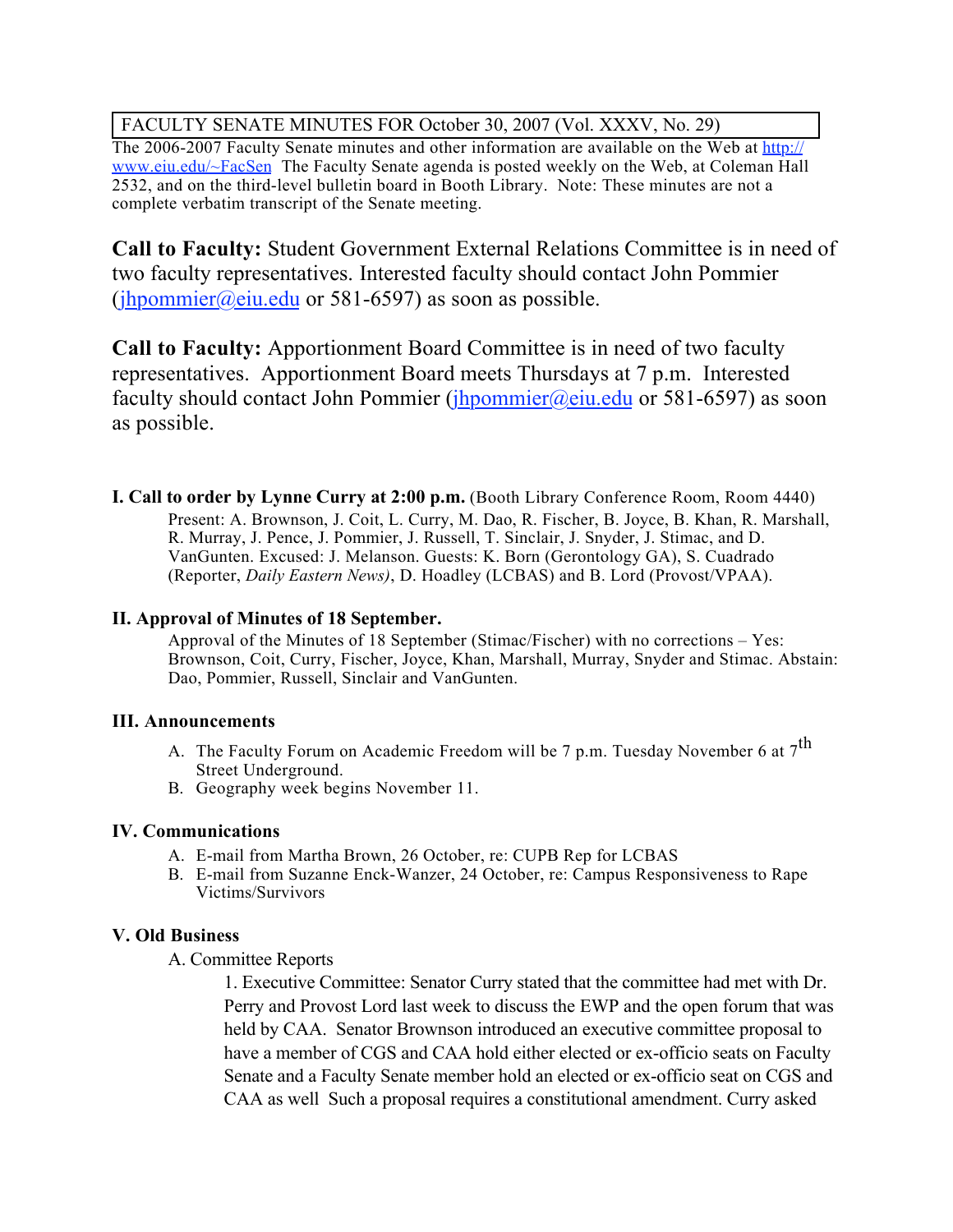the Senate explore the idea further. Senator Stimac then suggested meeting with the Executive Committees of CGS and CAA to discuss the proposal. He added that CGS and CAA members that have a seat on Faculty Senate should have ex-officio seats; Senator Coit agreed with Stimac. Senator VanGunten suggested that a Senate Committee be appointed to attend CGS and CAA and be responsible for keeping current with their minutes. Senator Dao voiced his agreement with VanGunten and did not see a need for a Faculty Senate member to attend every CGS and CAA meeting. Curry commented that minutes may not prove as beneficial as sitting in on a meeting. Coit stated that though it may be easier to staff a committee to review CGS and CAA minutes, it does not allow one to hear the inner workings of a meeting. Stimac agreed that attending meetings allows one to gather more information. VanGunten then inquired as to how a Faculty Senate representative would go about deciding what is important enough to bring to Faculty Senate for discussion. Senator Snyder suggested that Faculty Senate invite members of CGS and CAA to serve as ex-officio members to gain a better understanding of important issues that require further discussion. Brownson then stated that having a Faculty Senate representative attend CGS and CAA meetings will allow for recommendations made by CGS and CAA to be responded to. She added that it is difficult to respond to recommendations when Faculty Senate is not aware of them. Snyder added that it is also beneficial for CGS and CAA representatives to sit in on Faculty Senate; Senator Murray concurred. Senator Pommier then stated that having CGS and CAA members attend Faculty Senate is a good idea, but that they should be invited as opposed to serving as ex-officio members. Curry asked how Faculty Senate would know when to invite a member of CGS or CAA to a meeting. VanGunten responded that Faculty Senate needs communication from CGS and CAA regarding issues they will be voting on. Murray then suggested that members of CGS and CAA be invited to discuss important issues in addition to CGS and CAA representatives serving as ex-officio members of Faculty Senate. Vangunten said that there is a need for a list-serve for communicating information, but that the Open Meetings Act is an issue. Senator Russell made the suggestion that a rotation be formed whereby CGS and CAA representatives would come to Faculty Senate to give reports. She added that it would be a standing report on the Faculty Senate agenda. Senator Stimac then suggested that there be communication between CGS, CAA and Faculty Senate Executive Committee members instead of having representatives from CGS, CAA and Faculty Senate attend each others' meetings. Curry responded that the communication among the three bodies is already handled that way. Senator Fischer commented that Faculty Senate needs to discuss the proposal with CGS and CAA before further action is taken. Curry stated that the Executive Committee will come up with a revised proposal. There was a motion (Fischer/Coit) to table the discussion of the issue until the Senate had an opportunity to view a revised proposal from the Executive Committee. Approval of motion to table the discussion: Yes- Brownson, Coit, Curry, Dao, Fischer, Joyce, Khan, Marshall, Murray, Pommier, Russell, Sinclair, Snyder, Stimac, VanGunten.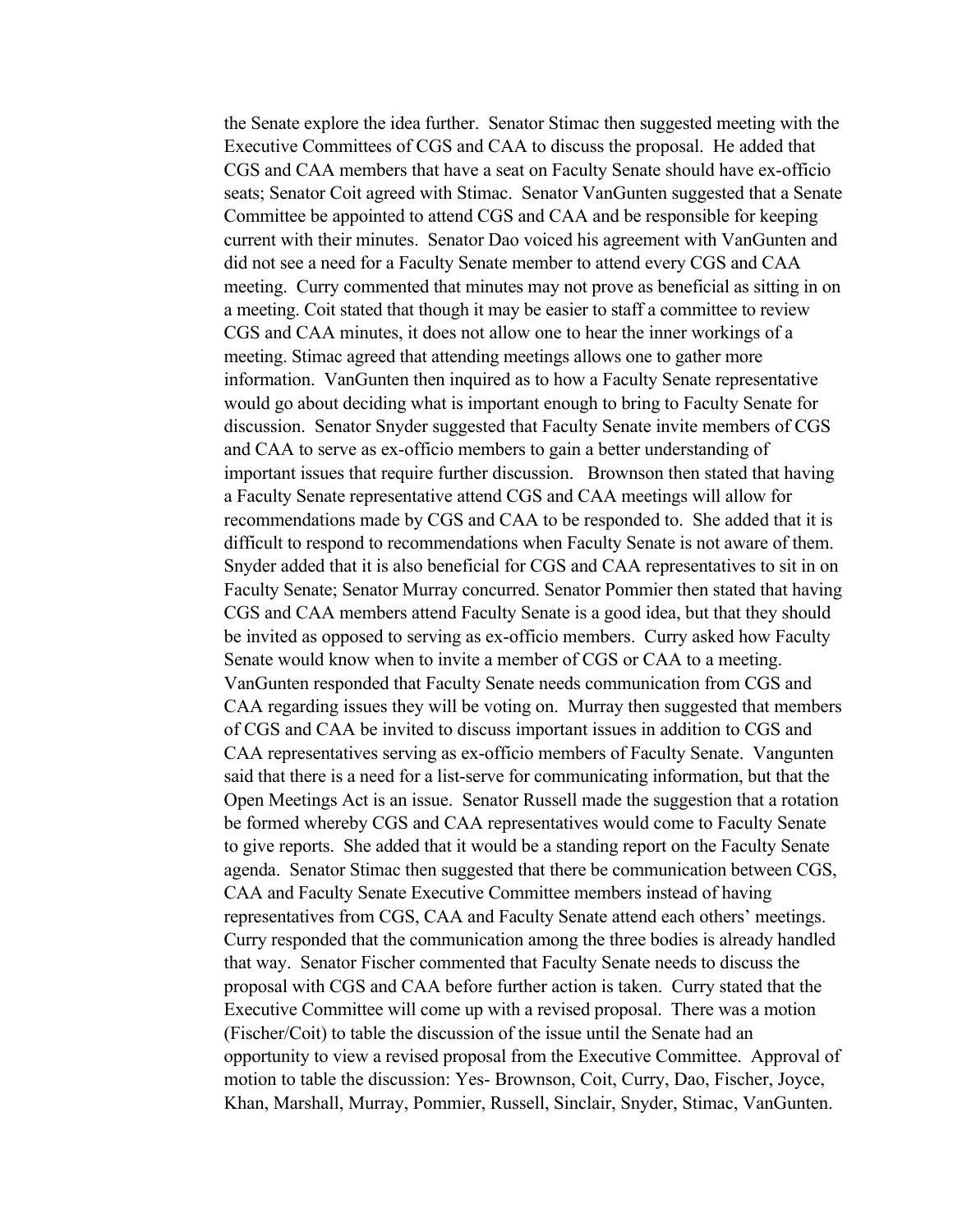2. Nominations Committee: There is still a need for two faculty representatives for Student Government External Relations committees as well as Apportionment Board Committee.

3. Awards Committee: Applications were received for the Mendez award. The deadline is next Monday.

4. Elections Committee: Move (Brownson/Coit) that Dr. Karen Drage be approved as a faculty representative for the Council on University Planning and Budget. Approval of Dr. Karen Drage as CUPB representative: Yes- Brownson, Coit, Curry, Dao, Fischer, Joyce, Khan, Marshall, Murray, Pommier, Russell, Sinclair, Snyder, Stimac, VanGunten

5. Faculty – Student Relations Committee: The Suicide Prevention initiative is moving forward.

6. Faculty – Staff Relations Committee: Senator Sinclair contacted the Executive Committee of the Staff Senate.

7. Budget Transparency Committee: Senator Joyce is looking into getting the University budget online and getting a hard copy in the library. Provost Lord commented that it is a difficult task at this time because salary information is in a different form, but there is an effort to put a report together and it should be available in a few weeks. Senator Joyce said another issue in reference to Faculty Development will be reported on at a later date.

8. Faculty Forum Committee: The Faculty Forum will be held 1:30-4:30 p.m. Tuesday March 4 in the Grand Ballroom. Senator Brownson suggested the theme of Academic Integrity. Brownson said that she had recently attended a conference on Academic Integrity which involved students, faculty, librarians and judicial affairs; there were multiple constituencies involved. Senator Curry commented that not all students are aware of what plagiarism and intellectual property are. The Faculty Forum Committee will explore the idea.

9. Development Communication Committee: Senator Pommier that the committee met October 25 and discussed funding and the national trend of receiving larger gifts but fewer donors. Dr. Perry's vision includes increasing participation one percent for the next five years. The committee is also looking for Honorary Degree nominations. Pommier encouraged departments to explore individuals who are deserving of such a degree.

10. Other Reports

a) Provost's Report: Provost Lord stated that President Perry's inauguration is 3 p.m. November 9 and that the commencement office should be contacted by anyone wanting to wear their regalia.

#### **VII. Adjournment at 3:05 p.m.**

**Future Agenda Items:** campus climate survey; construction updates; long-range planning; faculty handbook